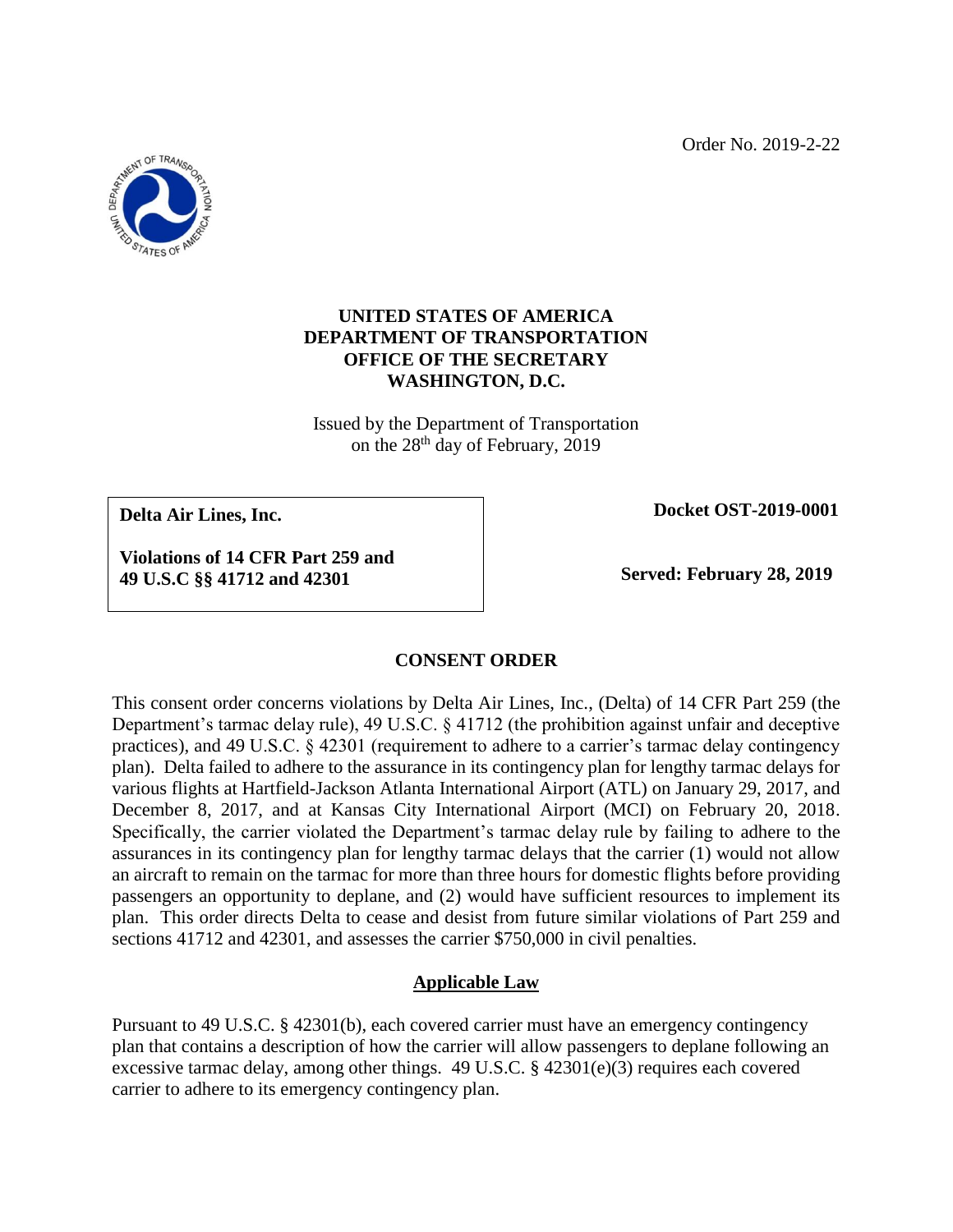In addition, under 14 CFR 259.4, certificated and commuter air carriers that operate scheduled passenger service or public charter service using any aircraft with a design capacity of 30 or more passenger seats are required to adopt, implement, and adhere to contingency plans for lengthy tarmac delays at each large hub, medium hub, small hub, and non-hub U.S. airport at which they operate or market scheduled or public charter air service. For arriving domestic flights, 14 CFR 259.4(b)(1) requires covered U.S. carriers to provide assurances in their contingency plans that they will not permit an aircraft to remain on the tarmac for more than three hours without providing passengers an opportunity to deplane, with the following exceptions: (1) where the pilotin-command determines that an aircraft cannot leave its position on the tarmac to deplane passengers due to a safety-related or security-related reason (e.g., weather, a directive from an appropriate government agency, etc.); or (2) where Air Traffic Control (ATC) advises the pilotin-command that returning to the gate or another disembarkation point elsewhere in order to deplane passengers would significantly disrupt airport operations. For all covered flights delayed on the tarmac, carriers must provide adequate food and water no later than two hours after the aircraft leaves the gate (in the case of a departure) or touches down (in the case of an arrival), unless the pilot-in-command determines that safety or security requirements preclude such service. Carriers must also ensure that lavatory facilities are operable and medical attention is provided, if needed, while the aircraft remains on the tarmac. In addition, section 259.4(b)(7) of the rule requires each covered carrier to have sufficient resources to implement its contingency plan.

The FAA Extension, Safety, and Security Act of 2016 (2016 FAA Extension) amended 49 U.S.C. § 42301 by changing the way that excessive tarmac delays are measured in the case of departure delays for U.S. carriers. Under section 2308 of the 2016 FAA Extension, a tarmac delay begins "after the main aircraft door is closed in preparation for departure" and ends when a U.S. carrier "begin[s] to return the aircraft to a suitable disembarkation point." Section 2308 of the 2016 FAA Extension also amended 49 U.S.C. § 42301(i)(4) by defining an "excessive tarmac delay" as a tarmac delay of more than three hours for a domestic flight and more than four hours for an international flight.

On November 22, 2016, the Department's Office of Aviation Enforcement and Proceedings (Enforcement Office) issued an interim Enforcement Policy to implement the statutory changes to the tarmac delay rule pending rulemaking. The enforcement policy states that the Enforcement Office considers a departing flight to have begun the process of returning to a suitable disembarkation point when permission to do so is granted by the Federal Aviation Administration (FAA) control tower, airport authority, or other relevant authority directing the aircraft's operations while it is on the tarmac. If the aircraft is in an area of the airport property that is under the carrier's control, the Enforcement Office considers an aircraft to have begun the process of returning to a suitable disembarkation point when the pilot begins maneuvering the aircraft to the disembarkation point. $<sup>1</sup>$ </sup>

 $\overline{a}$ 

<sup>1</sup> *See* Enforcement Policy on Extended Tarmac Delays (Nov. 22, 2016), available at, https://www.transportation.gov/sites/dot.gov/files/docs/Enforcement%20Policy%20on%20Extended%20Tarmac%2 0Delays.pdf.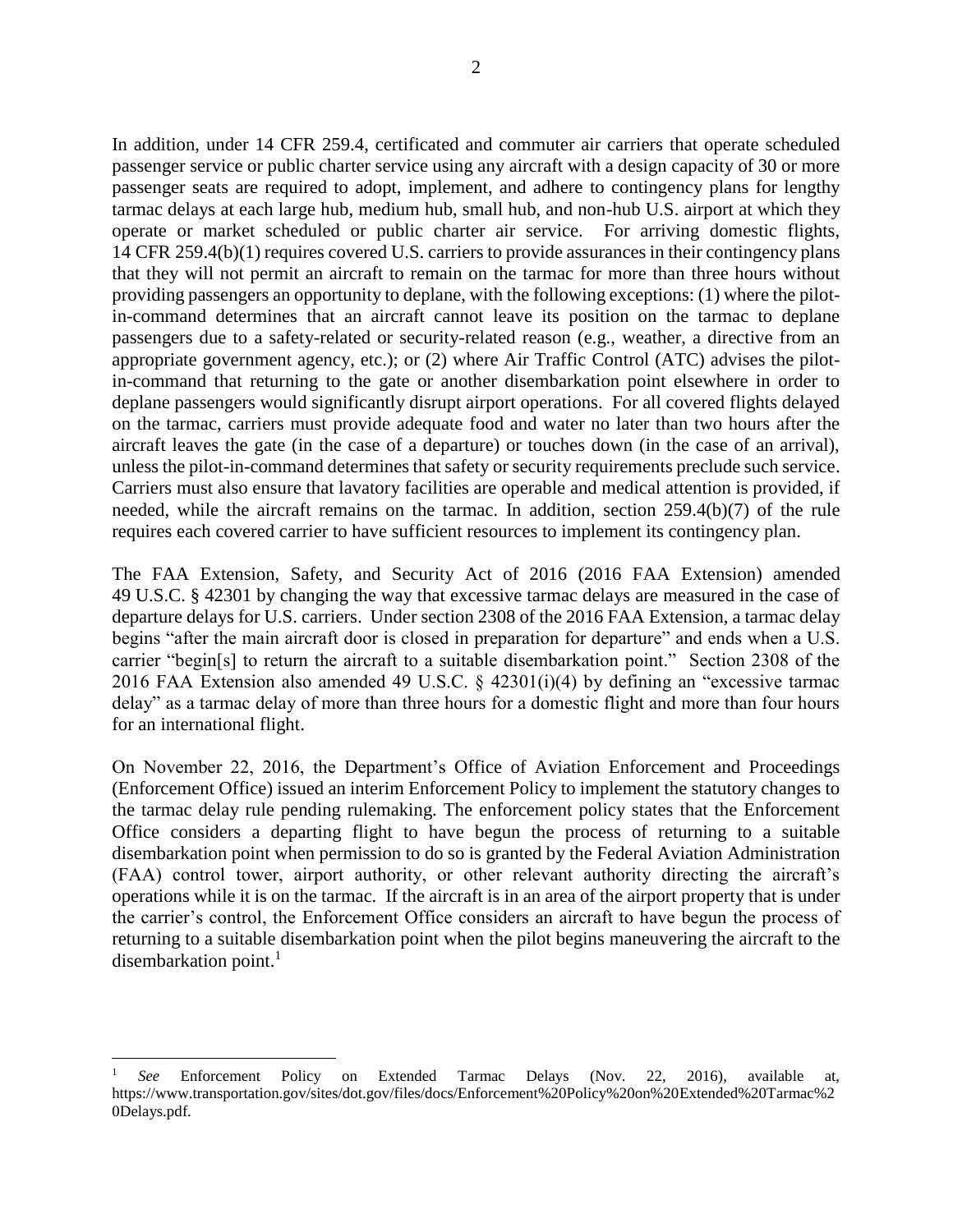An air carrier's failure to comply with assurances required by 49 U.S.C. § 42301 or 14 CFR 259.4 and as contained in its contingency plan for lengthy tarmac delays constitutes an unfair and deceptive practice within the meaning of 49 U.S.C. § 41712.

Pursuant to 49 U.S.C. § 46301, violations of 14 CFR Part 259 or 49 U.S.C. §§ 41712 and 42301 subject a carrier to civil penalties of up to \$32,140 per violation. Because the purpose of section 259.4 is to protect individual passengers on domestic flights from being forced to remain on an aircraft for more than three hours without the opportunity to deplane, the Enforcement Office takes the position that a separate violation occurs for each passenger who is forced to remain on board an aircraft for longer than the set amount of time without the opportunity to deplane.

## **Facts and Conclusions**

Delta is an air carrier as defined by 49 U.S.C.  $\S$  40102(a)(2)<sup>2</sup> that operates scheduled passenger service at ATL and MCI, both large hub airports, and uses at least one aircraft having a design capacity of more than 30 passenger seats. Delta has adopted a contingency plan for lengthy tarmac delays covering its operations at all U.S. airports, including ATL and MCI. The plan stipulates that Delta will have sufficient resources and will meet DOT's three-hour domestic time limit for extended tarmac delays.<sup>3</sup> Delta's plan states that all stations have identified resources and developed procedures that will allow them to effectively bring an aircraft off the runway and open the door, giving the passengers the opportunity to egress within specified time limits.

The Enforcement Office has found that Delta failed to adhere to the assurances in its tarmac delay contingency plan for various flights at ATL on January 29, 2017 and December 8, 2017, and at MCI on February 20, 2018. Information about each of these incidents is provided below.

### January 2017 Systems Outage - ATL

 $\overline{a}$ 

In reports filed with the Enforcement Office, Delta disclosed that multiple flights experienced lengthy tarmac delays in excess of three hours at ATL on January 29, 2017. The Enforcement Office conducted an extensive investigation and determined that Delta violated the DOT's tarmac delay rule by not providing passengers on seven domestic arrival flights the opportunity to deplane for more than three hours even though there was no safety, security, or Air Traffic Control reason for not doing so. In addition to Delta's failure to adhere to assurances that it would not force passengers to remain on the tarmac for more than three hours, Delta failed to have sufficient resources available to carry out its tarmac delay contingency plan. Delta fulfilled all of the other assurances outlined in its tarmac delay contingency plan.

The Enforcement Office's investigation revealed that shortly after 6:00 p.m. local time on January 29, 2017, Delta experienced an information systems outage at its data center in Atlanta, Georgia. A number of Delta's operational systems, including its gate management and flight dispatch

<sup>2</sup> 49 U.S.C. § 40102(a)(2) defines an air carrier as "a citizen of the United States undertaking by any means, directly or indirectly, to provide air transportation."

<sup>3</sup> See *Delta's Contingency Plan for Lengthy Tarmac Delays*, available at www.delta.com/content/www/en\_US/legal/plan-for-tarmac-delays.html.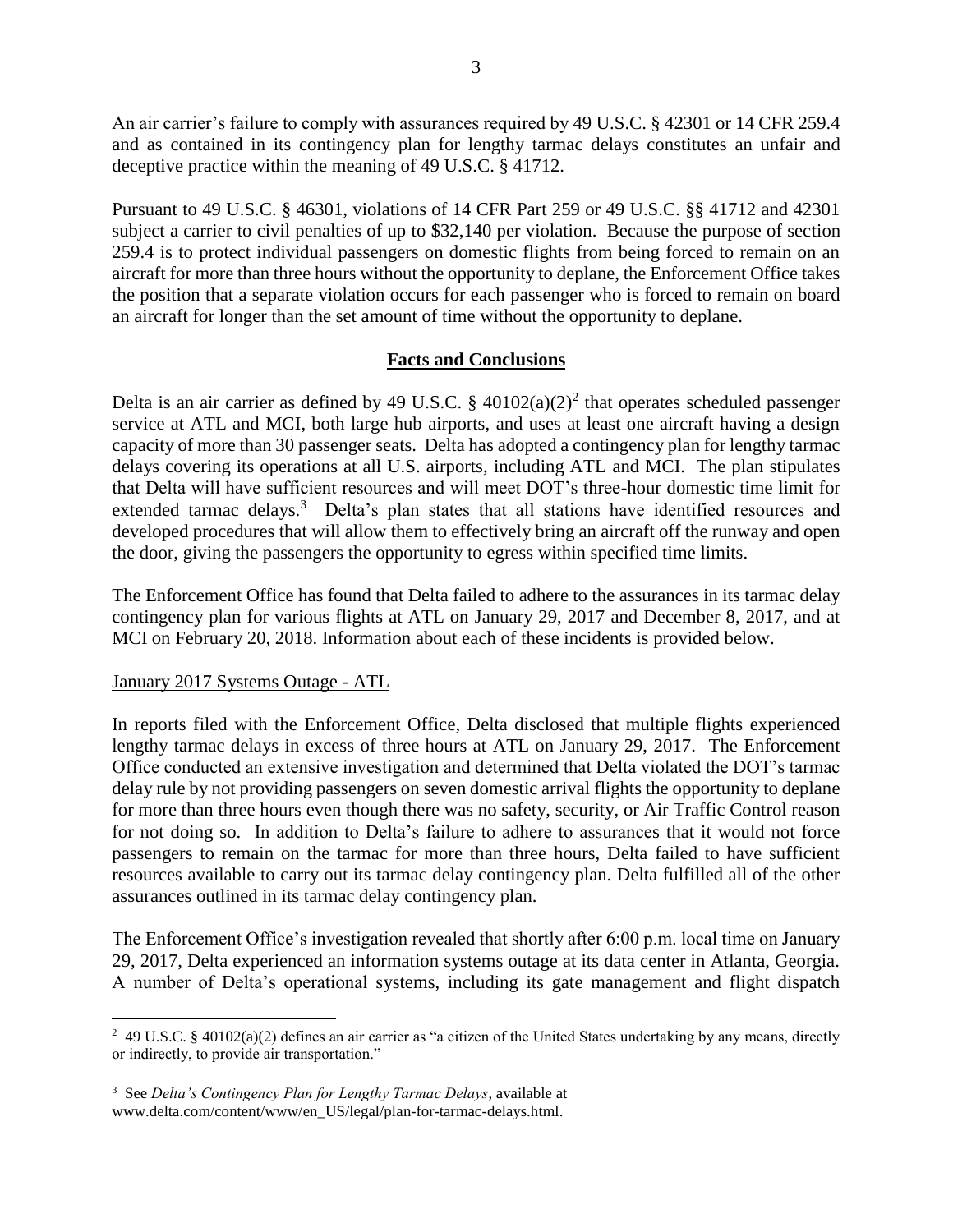systems, were inoperative for several hours. Due to the failure of these systems, Delta lost its ability to effectively track and manage gate availability and could not taxi numerous scheduled departing flights off gates at its major hub airports, including ATL. As a result, Delta imposed a system-wide ground stop until its operational systems were restored.

During the systems outage, 129 mainline and regional Delta flights that were in the air when the systems outage occurred landed at ATL. Because the gate management system was inoperative, departing flights could not taxi off gates, thereby forcing the arriving flights to hold and wait on taxiways, which further compounded surface congestion. Ultimately, Delta permitted a number of domestic arrival flights carrying a significant number of passengers to remain on the tarmac for more than three hours without providing passengers the opportunity to deplane.

Although the Enforcement Office recognizes the challenges surrounding the systems outage, the purpose of 49 U.S.C. § 42301 and 14 CFR 259.4 is to require carriers to plan for various contingencies. Additionally, Delta is ultimately responsible for maintaining its information systems and ensuring that they are functional and operating correctly.

## December 2017 Incident – ATL

The Enforcement Office's investigation revealed that on December 8, 2017, Delta flight 1387, from ATL to Luis Muñoz Marín International Airport (SJU) in Puerto Rico, did not begin to return to the gate or another suitable disembarkation point within three hours after the main aircraft door closed in preparation for departure. Flight 1387's main aircraft door closed at 12:11 pm local time. At 3:58 pm local time, three hours and 47 minutes into the delay, Delta requested and ATC granted flight 1387 permission to return to the gate. At 4:12 pm local time, the flight arrived at the gate, the door opened, and all passengers were deplaned. Based on our investigation, none of the exceptions identified in section  $259.4(b)(1)$  apply to this tarmac delay.

### February 2018 Incident - MCI

The Enforcement Office's investigation also found that on February 20, 2018, Delta failed to provide passengers on three arriving domestic flights the opportunity to deplane within three hours. Flight 2256 from ATL landed at MCI at 5:09 pm local time, blocked into a gate 8:26 pm local time, and had its door opened at 8:27 pm local time, three hours and 18 minutes after landing. Flight 3934 from La Guardia Airport (LGA) landed at MCI at 5:15 pm local time and blocked into a gate and had its door opened at 8:42 pm local time, three hours and 27 minutes after landing. Flight 3370 from Minneapolis-St. Paul International Airport (MSP) landed at MCI at 5:03 pm local time and blocked into a gate and had its door opened at 9:05 pm local time, four hours and two minutes after landing. Based on our investigation, none of the exceptions identified in section 259.4(b)(1) apply to these tarmac delays.

#### **Response**

In response, Delta states that it takes very seriously its obligations to passengers, including compliance with the tarmac delay rule. Delta states that its focus on compliance has resulted in no enforcement actions related to DOT's three-hour tarmac delay rule in the seven years between the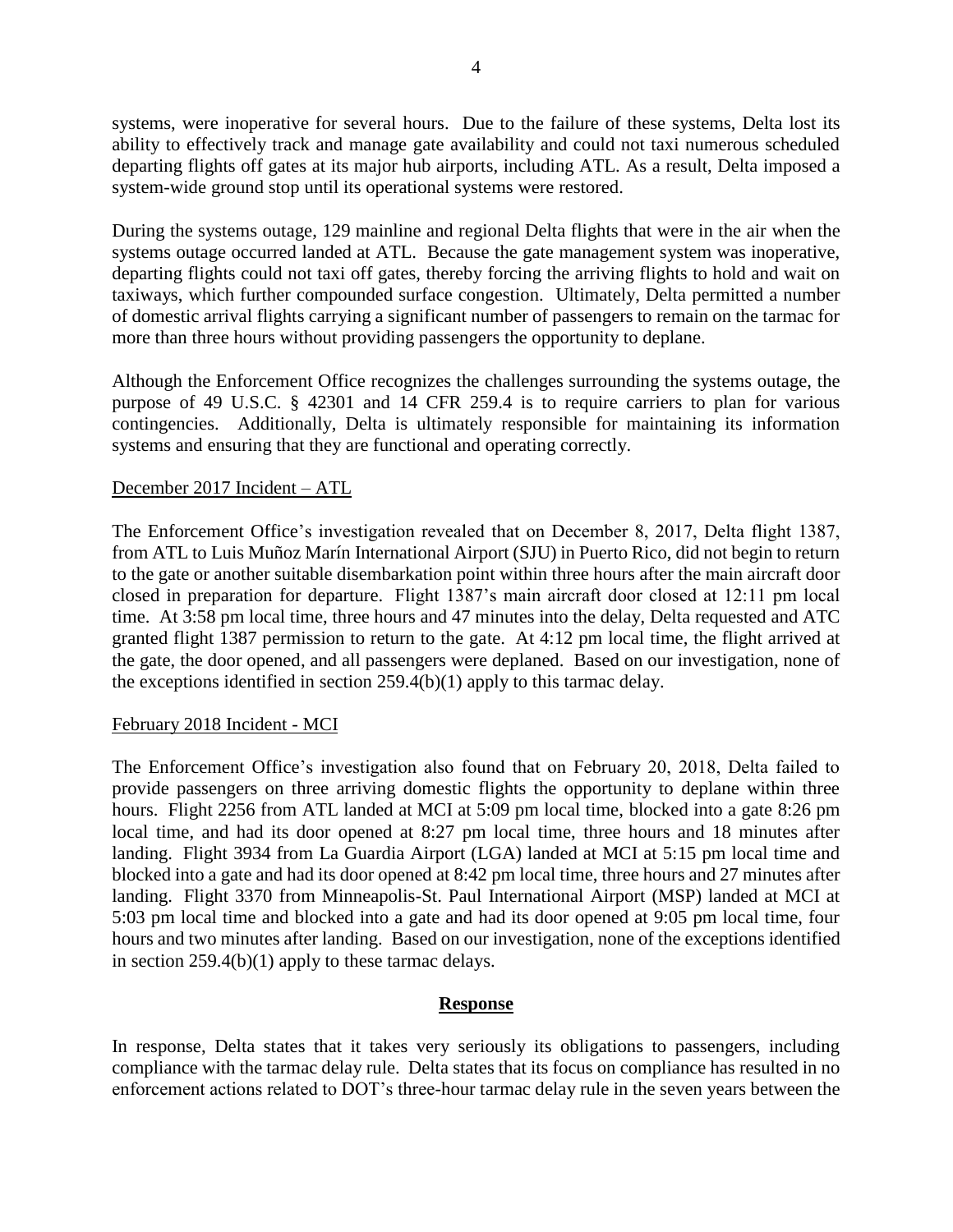implementation of the rule in 2010 and the alleged violations in January of 2017. Moreover, Delta explains that those delays were the direct result of an extraordinary, unanticipated, and unpredictable system outage in the data center at Delta's Atlanta hub, which occurred when a tripped circuit breaker caused a loss of computer-network connectivity to two independent and fully redundant power-supply systems. Delta states that this was an event that could not reasonably have been anticipated given (1) the multiple redundancies built into the two power systems supporting the data center -- systems that adhered to industry-best practices for power, network, infrastructure, connectivity, and application capacity; (2) the failure of any equipment providers to indicate that such an outage was possible; and (3) a thorough 2016 independent third-party audit of the data center's infrastructure that did not reveal the specific deficiencies that resulted in this outage. Delta notes that that even though 96 gates were occupied when the outage occurred and 129 additional planes landed during the outage, Delta kept the delays for 90 percent of the incoming flights within acceptable limits. Delta explains that it did so by manually checking gates and aircraft locations, then conveying this information to Delta's control tower, which manually plotted the aircraft to open gates. Delta states that as a result, under these extreme circumstances, only 13 of the 129 flights were delayed on the tarmac for more than three hours. Delta further notes that three of those were excessively delayed only because of the need to give priority to other flights with passengers suffering medical emergencies, and three other flights were delayed only a few minutes beyond the allowed time. Delta acknowledges DOT's forbearance in not imposing any penalty relating to the three flights delayed by medical emergencies or the other three flights that were only nominally late.

Delta further states by way of mitigation that, without DOT intervention, it awarded substantial travel vouchers and miles redeemable for future travel to passengers affected by the January 29 delays, as well as additional cash reimbursements for out-of-pocket expenses connected to the delays. Delta states that it also voluntarily awarded redeemable miles, travel vouchers, and additional cash reimbursement in connection with the four other delayed flights at ATL and MCI (on December 8, 2017, and February 20, 2018, respectively).

Delta notes that it has also invested considerable capital in new equipment and technologies that should reduce the risk of major computer outages and, in the unlikely event of a future outage, should allow Delta to continue operations with minimal interruption. Delta states that to reduce the risk of another system outage, it has invested more than \$250 million to establish an entirely new data center, which is located about sixty miles from the airport. Delta states that the secondary data center is devoted to continuing all core mission-critical applications in the event that any or all such applications at the primary data center become inoperable. Delta states that it has also invested \$12.4 million in an automated aircraft-parking guidance and jet-bridge positioning system at ATL, which will allow Delta to park aircraft more efficiently during irregular operations including, but not limited to, delays caused by system outages. Delta adds that in response to the weather-related tarmac delay at ATL on December 8, 2017, it is purchasing twenty additional deicing trucks valued at \$11.6 million and planning additional deicing pads, which will more than double hourly aircraft throughput during a deicing event at ATL.

Delta believes that in light of the particular facts, circumstances, and mitigating factors noted above, enforcement action by the Department is not warranted. Further, Delta notes that it does not agree with DOT's position that, as a matter of law, civil penalties should be determined on a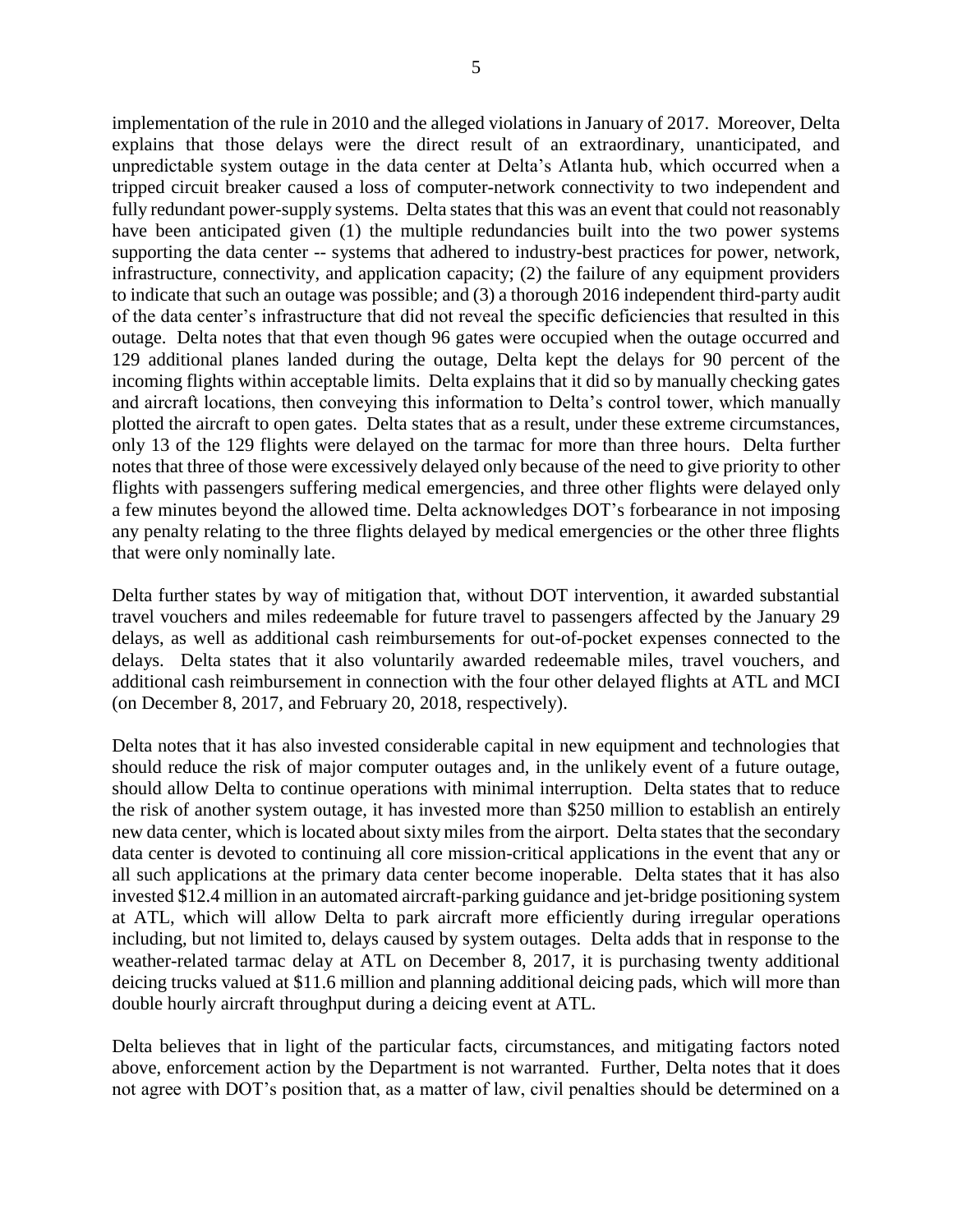per-passenger basis instead of a per-flight basis. Nevertheless, to resolve this matter without litigation, Delta has agreed to this compromise settlement.

#### **Decision**

The Enforcement Office views seriously Delta's violations of 14 CFR Part 259 and 49 U.S.C. §§ 41712 and 42301. Accordingly, after carefully considering all the facts in this case, including those set forth above, the Enforcement Office believes that enforcement action is warranted. In order to avoid litigation and without admitting or denying the violations, Delta consents to the issuance of this order to cease and desist from future similar violations of 14 CFR 259.4 and 49 U.S.C. §§ 41712 and 42301, and to the assessment of \$750,000 in compromise of potential civil penalties otherwise due and payable pursuant to 49 U.S.C. § 46301. The compromise assessment is appropriate considering the nature and extent of the violations described herein and serves the public interest. It establishes a strong deterrent to future similar unlawful practices by Delta and other carriers.

This order is issued under the authority contained in 49 CFR Part 1.

## **ACCORDINGLY,**

- 1. Based on the above discussion, we approve this settlement and the provisions of this order as being in the public interest;
- 2. We find that Delta Air Lines, Inc., violated 49 U.S.C. § 42301 and 14 CFR 259.4 by failing to adhere to the assurance in its contingency plan for lengthy tarmac delays that the carrier will not permit a domestic flight to remain on the tarmac for more than three hours without providing passengers an opportunity to deplane and for failing to have sufficient resources to implement its plan;
- 3. We find that by engaging in the conduct described in ordering paragraph 2 above, Delta Air Lines, Inc., engaged in unfair and deceptive practices and unfair methods of competition in violation of 49 U.S.C. § 41712;
- 4. We order Delta Air Lines, Inc., and its successors and assigns to cease and desist from further violations of 14 CFR 259.4 and 49 U.S.C. §§ 41712 and 42301;
- 5. We assess Delta Air Lines, Inc., \$750,000 in civil penalties in compromise of civil penalties that might otherwise be assessed for the violations found in ordering paragraphs 2 and 3 above;
	- a. \$300,000 of the assessed penalty shall be due and payable within 30 days of the issuance of the order;
	- b. \$450,000 of the assessed penalty shall be credited to Delta Air Lines, Inc., for compensation provided to passengers affected by the systems outage on